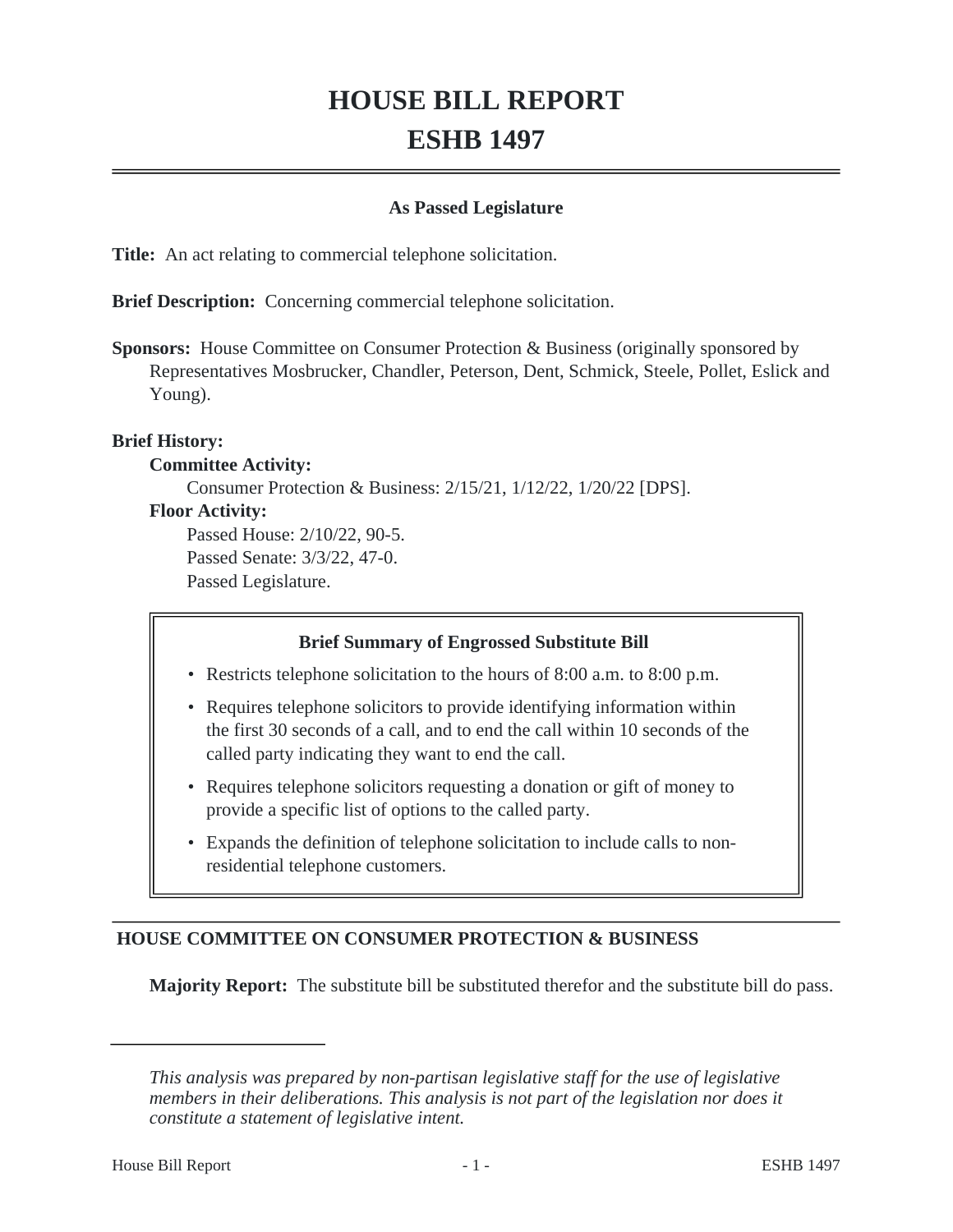Signed by 5 members: Representatives Kirby, Chair; Walen, Vice Chair; Corry, Ryu and Santos.

**Minority Report:** Do not pass. Signed by 1 member: Representative Dufault, Assistant Ranking Minority Member.

**Minority Report:** Without recommendation. Signed by 1 member: Representative Vick, Ranking Minority Member.

**Staff:** Corey Patton (786-7388).

## **Background:**

Telephone solicitation in Washington is primarily regulated by two overlapping statutes: the Telephone Solicitation Act of 1986 (TSA) and the Commercial Telephone Solicitation Regulation Act of 1989 (CTSRA). These acts contain both similar and distinct provisions.

|                   | <b>Telephone Solicitation Act</b>       | <b>Commercial Telephone Solicitation</b><br><b>Regulation Act</b> |
|-------------------|-----------------------------------------|-------------------------------------------------------------------|
| <b>Scope and</b>  | The TSA defines "telephone              | The CTSRA defines "commercial                                     |
| <b>Exceptions</b> | solicitation" as the unsolicited        | telephone solicitation" as:                                       |
|                   | initiation of a telephone call by a     |                                                                   |
|                   | commercial or nonprofit company         | (a) an unsolicited telephone call to a                            |
|                   | or organization to a residential        | person initiated by a salesperson, and                            |
|                   | telephone customer and conversation     | conversation for the purpose of                                   |
|                   | for the purpose of encouraging a        | inducing the person to purchase or                                |
|                   | person to purchase property, goods,     | invest in property, goods, or services;                           |
|                   | or services or soliciting donations of  |                                                                   |
|                   | money, property, goods, or services.    | (b) other communication with a person                             |
|                   |                                         | where: (i) a free gift, award, or prize is                        |
|                   | "Telephone solicitation" does not       | offered to a purchaser who has not                                |
|                   | include:                                | previously purchased from the person                              |
|                   |                                         | initiating the communication; and (ii) a                          |
|                   | (a) calls made in response to a request | telephone call response is invited; and                           |
|                   | or inquiry by the called party;         | (iii) the salesperson intends to complete                         |
|                   |                                         | a sale or enter into an agreement to                              |
|                   | (b) calls made by a not-for-profit      | purchase during the course of the                                 |
|                   | organization to its own list of bona    | telephone call; or                                                |
|                   | fide or active members of the           |                                                                   |
|                   | organization;                           | (c) other communication with a person                             |
|                   |                                         | which misrepresents the price, quality,                           |
|                   | (c) calls limited to polling or         | or availability of property, goods, or                            |
|                   | soliciting the expression of ideas,     | services and which invites a response                             |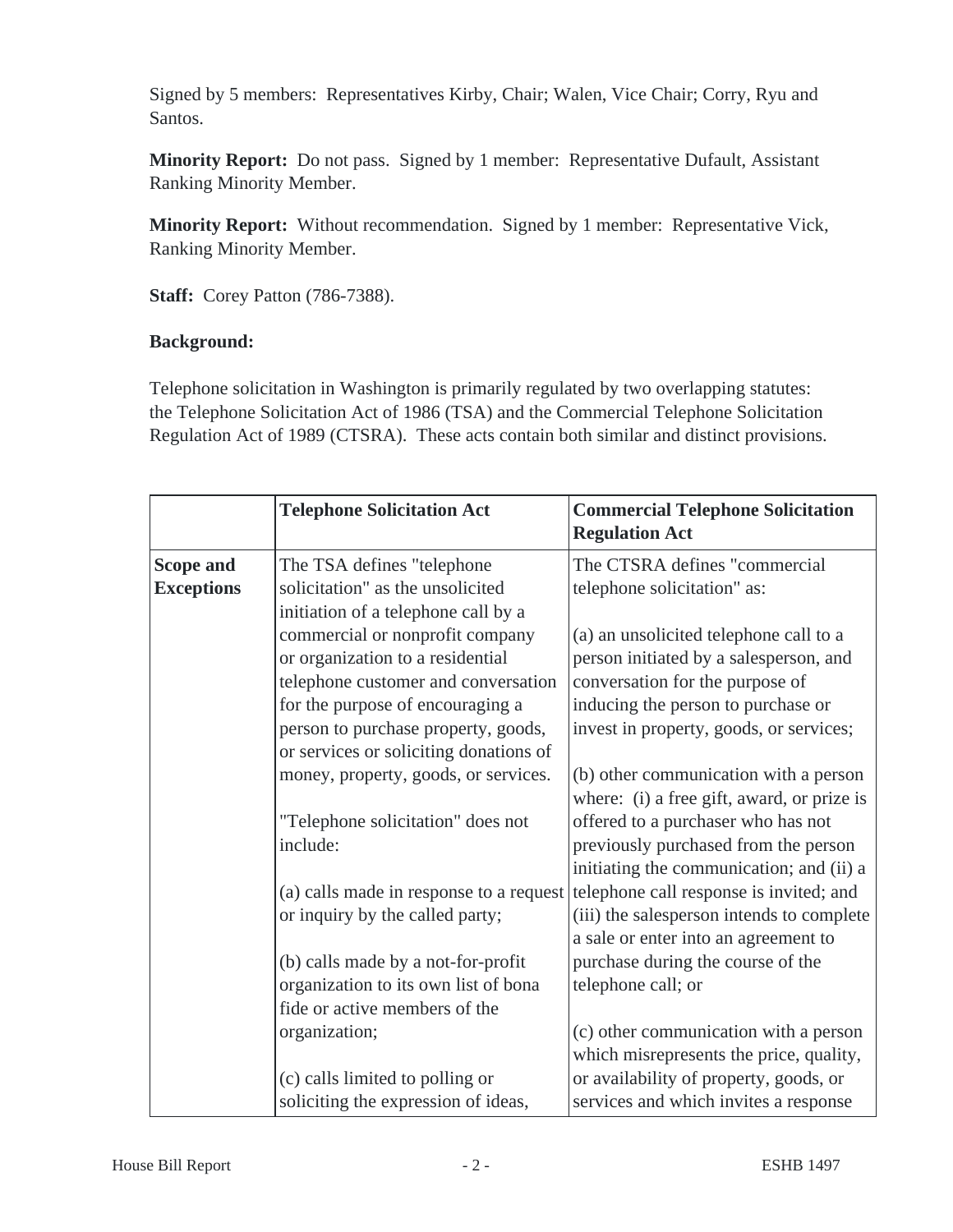|                                              | opinions, or votes; or                                                                                                                                                                                                                                                                                                                                                       | by telephone or which is followed by a<br>call to the person by a salesperson.                                                                                                                                                                                                                                                                                                         |
|----------------------------------------------|------------------------------------------------------------------------------------------------------------------------------------------------------------------------------------------------------------------------------------------------------------------------------------------------------------------------------------------------------------------------------|----------------------------------------------------------------------------------------------------------------------------------------------------------------------------------------------------------------------------------------------------------------------------------------------------------------------------------------------------------------------------------------|
|                                              | (d) business-to-business contacts.<br>The TSA does not cover calls from                                                                                                                                                                                                                                                                                                      | "Commercial telephone solicitor"<br>means any person who engages in                                                                                                                                                                                                                                                                                                                    |
|                                              | political parties.                                                                                                                                                                                                                                                                                                                                                           | commercial telephone solicitation,<br>including service bureaus.                                                                                                                                                                                                                                                                                                                       |
|                                              |                                                                                                                                                                                                                                                                                                                                                                              | However, the CTSRA exempts a<br>number of specific industries and<br>activities (e.g., isolated solicitations;<br>calls by charities and collection<br>agencies; the sale of certain securities,<br>cable television, fish, etc.)                                                                                                                                                      |
| <b>Identification</b><br><b>Requirements</b> | Within the first 30 seconds of the call,<br>a person making a telephone<br>solicitation must identify himself or<br>herself; the company or organization<br>on whose behalf the solicitation is<br>being made; and the purpose of the<br>call.                                                                                                                               | Within the first minute of the call, a<br>commercial telephone solicitor or<br>salesperson must identify himself or<br>herself; the company on whose behalf<br>the solicitation is being made; and the<br>property, goods, or services being sold.                                                                                                                                     |
| Call<br><b>Termination</b>                   | Not applicable.                                                                                                                                                                                                                                                                                                                                                              | Within the first minute of the call, a<br>commercial telephone solicitor or<br>salesperson must terminate the call<br>within 10 seconds if the purchaser<br>indicates they do not wish to continue<br>the conversation.                                                                                                                                                                |
| <b>List Removal</b>                          | At any point during the call, if the<br>called party states or indicates that<br>they do not want to be called again                                                                                                                                                                                                                                                         | At any point during the call, if the<br>purchaser states or indicates that they<br>do not want to be called again or want                                                                                                                                                                                                                                                              |
|                                              | or want to have their contact<br>information removed from the<br>solicitor's telephone lists, the<br>solicitor: (1) must not make any<br>additional telephone solicitation<br>of the called party at that telephone<br>number for at least one year; and<br>(2) must not sell or give the called<br>party's name and telephone number to<br>another company or organization. | to have their contact information<br>removed from the solicitor's telephone<br>lists, the solicitor: (1) must not make<br>any additional commercial telephone<br>solicitation of the called party at that<br>telephone number for at least one year;<br>and (2) must not sell or give the called<br>party's name and telephone number to<br>another commercial telephone<br>solicitor. |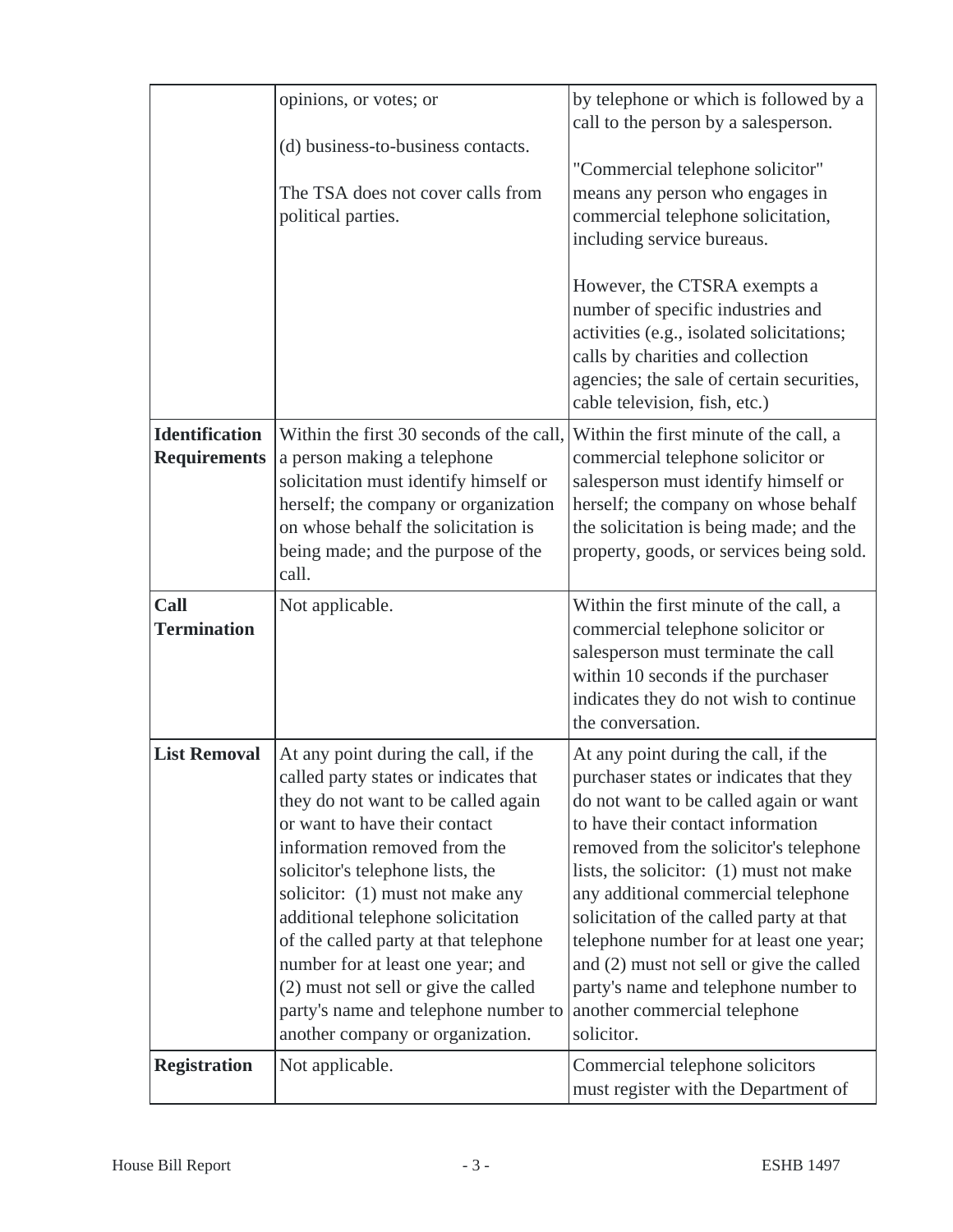|                                                                   |                                                                                                                                                                                                                                       | Licensing to do business in<br>Washington. Doing business includes<br>both commercial telephone solicitation<br>from a location in Washington and<br>solicitation of purchasers located in<br>Washington.                                                                                                                                                                                                                                                                             |
|-------------------------------------------------------------------|---------------------------------------------------------------------------------------------------------------------------------------------------------------------------------------------------------------------------------------|---------------------------------------------------------------------------------------------------------------------------------------------------------------------------------------------------------------------------------------------------------------------------------------------------------------------------------------------------------------------------------------------------------------------------------------------------------------------------------------|
| <b>Disciplinary</b><br><b>Action</b>                              | Not applicable.                                                                                                                                                                                                                       | The Department of Licensing may<br>take disciplinary action when a<br>commercial telephone solicitor engages<br>in unprofessional conduct under the<br>Uniform Regulation of Business and<br>Professions Act, or:<br>(1) engages in any unfair or deceptive<br>commercial telephone solicitation;<br>(2) places calls to a residence that will<br>be received before 8:00 a.m. or after<br>9:00 p.m.; or $(3)$ engages in conduct<br>to harass, intimidate, or torment any<br>person. |
| <b>Enforcement</b><br>by the<br><b>Attorney</b><br><b>General</b> | The Attorney General may bring an<br>action to enforce compliance.                                                                                                                                                                    | The Attorney General may bring an<br>action to enforce compliance.                                                                                                                                                                                                                                                                                                                                                                                                                    |
| <b>Fines and</b><br><b>Civil Penalties</b>                        | Violation of the identification and list<br>removal requirements is punishable<br>by a fine of up to \$1,000 per<br>violation.                                                                                                        | A civil penalty of \$500 to \$2,000 shall<br>be imposed by the court for each<br>violation.                                                                                                                                                                                                                                                                                                                                                                                           |
| <b>Private Civil</b><br><b>Actions</b>                            | Individuals subject to repeated<br>violations may bring a civil action<br>to enjoin violations and recover<br>damages, including at least \$100<br>per violation. A prevailing plaintiff is<br>entitled to attorney's fees and costs. | A person who is injured by a violation<br>may bring an action for recovery of<br>actual damages, attorney's fees, and<br>costs.<br>A violation is an unfair or deceptive act<br>in trade or commerce for the purposes<br>of the Consumer Protection Act.                                                                                                                                                                                                                              |
| <b>Criminal</b><br><b>Prosecution</b>                             | Not applicable.                                                                                                                                                                                                                       | A knowing violation or the knowing<br>employment of any device, scheme,<br>or artifice to deceive in connection with<br>an offer or sale by a commercial<br>telephone solicitor is punishable as a<br>misdemeanor, gross misdemeanor, or<br>class C felony depending on the value                                                                                                                                                                                                     |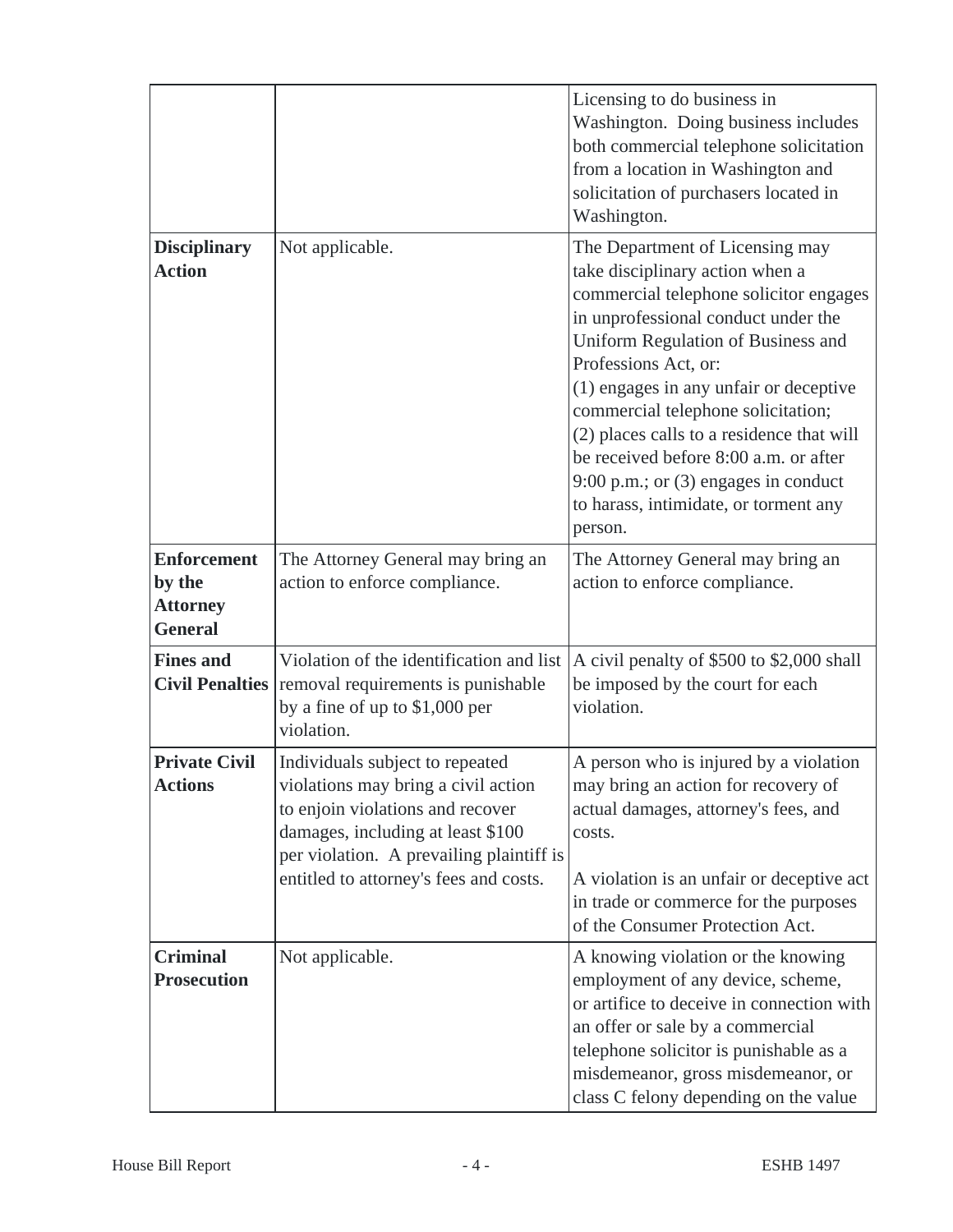|  | of the transaction.                                    |
|--|--------------------------------------------------------|
|  | Solicitation without registration is a<br>misdemeanor. |

## **Summary of Engrossed Substitute Bill:**

#### Telephone Solicitation Defined.

The definition of "telephone solicitation" for purposes of the Telephone Solicitation Act (TSA) is expanded to include qualifying calls to any person, regardless of whether they are residential telephone customers (e.g., cell phone users).

## Call Time Restrictions.

Solicitors may not call individuals before 8:00 a.m. or after 8:00 p.m. at the call recipient's local time. This modified time restriction is made consistent between the TSA and the Commercial Telephone Solicitation Regulation Act (CTSRA).

## Identification and Opt-Out.

Within the first 30 seconds of each call, solicitors must identify the caller; identify the company or organization on whose behalf the solicitation is being made; and state the purpose of the call. If the solicitor is requesting a donation or gift of money, the solicitor must ask the called party whether they want to continue the call, end the call, or be removed from the solicitor's telephone lists. The identification requirement and 30 seconds in which it must be completed are made consistent under the TSA and the CTSRA.

#### Call Termination.

At any point during the call, if the called party states or indicates that they want to end the call, the solicitor must end the call within 10 seconds. This requirement is made consistent between the TSA and the CTSRA.

#### List Removal.

At any point during the call, if the called party states or indicates that they do not want to be called again or want to have their contact information removed from the solicitor's telephone lists, the solicitor: (1) must inform the called party their contact information will be removed for at least one year; (2) must end the call within 10 seconds; (3) must not contact the called party again at any number associated with that party for at least one year; and (4) must not sell or give away the called party's contact information. The list removal provision is made consistent between the TSA and the CTSRA.

#### Fines.

Violations of the call time restrictions or identification and opt-out, call termination, or list removal requirements are subject to a \$1,000 fine for each violation under the TSA.

#### Disciplinary Actions.